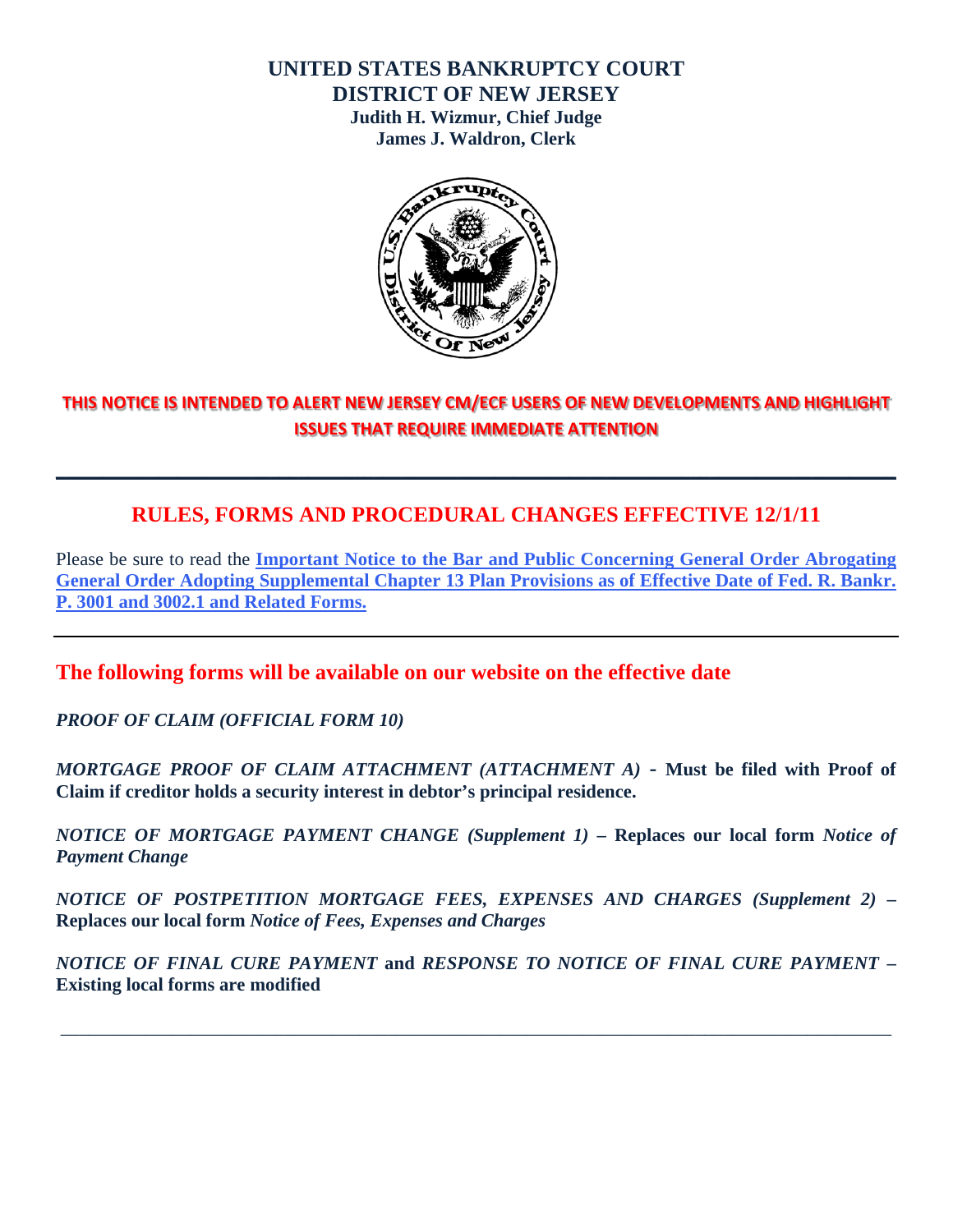### **New CM/ECF docketing events**

*Notice of Mortgage Payment Change Notice of Post Petition Mortgage Fees, Expenses and Charges Response to Notice of Final Cure Payment Rule 3002.1* 

**Attorneys and trustees will find the above events in the** *Claim Action* **category. E:Filers with Limited User logins will find these events in the** *Creditor Batch Filings* **category. CM/ECF version 4.2 will suppress these events from the public docket. These entries will appear in the** *History* **section of the Claims Register. There is no document number associated with the entry. The** *doc* **link provides access to the .pdf image.** 

| Amount claimed: \$2000.00 |         |                                                                                                                                                        |                                                                      |                                              |  |
|---------------------------|---------|--------------------------------------------------------------------------------------------------------------------------------------------------------|----------------------------------------------------------------------|----------------------------------------------|--|
| History:                  |         |                                                                                                                                                        |                                                                      |                                              |  |
| Details $\bullet$         | $3-1$   | 11/14/2011 Claim #3 filed by IndyMac Bank, Amount claimed: \$2000.00 (Trenton, Trustee2)                                                               |                                                                      |                                              |  |
|                           | doc     | 11/14/2011 Notice of Postpetition Mortgage Fees, Expenses, and Charges (Claim # 3) with Certificate of Service. Filed by Wells Fargo Bank (seil)       |                                                                      |                                              |  |
| Description:              |         |                                                                                                                                                        |                                                                      |                                              |  |
| Remarks:                  |         |                                                                                                                                                        |                                                                      |                                              |  |
|                           |         |                                                                                                                                                        |                                                                      |                                              |  |
| Creditor:<br>(505011177)  |         |                                                                                                                                                        | Claim No: 4                                                          | Status: Withdraw 43                          |  |
| IndyMac Bank              |         | <b>Claimant History</b>                                                                                                                                | Original Filed Date: 11/14/2011<br>Original Entered Date: 11/14/2011 | Filed by: TR<br>Entered by: Trustee2 Trenton |  |
|                           |         |                                                                                                                                                        |                                                                      | Modified:                                    |  |
| Amount claimed: \$3000.00 |         |                                                                                                                                                        |                                                                      |                                              |  |
| History:                  |         |                                                                                                                                                        |                                                                      |                                              |  |
| $Details$ $^{\circ}$      | $4 - 1$ | 11/14/2011 Claim #4 filed by Ford Motor Credit, Amount claimed: \$3000.00 (Trenton, Trustee2)                                                          |                                                                      |                                              |  |
|                           | doc     | 11/14/2011 Notice of Mortgage Payment Change (Claim # 4) with Certificate of Service Filed by Ford Motor Credit (seil)                                 |                                                                      |                                              |  |
|                           | doc     | 11/17/2011 Response to Notice of Final Cure Payment Rule 3002.1 (Claim #4) with Certificate of Service. Filed by Bank of America (seil)                |                                                                      |                                              |  |
|                           | doc     | 11/21/2011 Response to Notice of Final Cure Payment Rule 3002.1 (Claim # 4) with Certificate of Service. Filed by Ford Motor Credit (Ronnie, Plasner)  |                                                                      |                                              |  |
|                           | 43      | 11/23/2011 Transfer of Claim. Amount to be transferred \$ 10.000. Transferor: Ford Motor Credit (Claim No. 4) To IndyMac Bank Filed by Bank of America |                                                                      |                                              |  |
|                           |         | (seil) Status: Withdraw                                                                                                                                |                                                                      |                                              |  |
|                           | doc.    | 11/28/2011 Certificate of Service Re: Notice of Mortgage Payment Change filed by Christofer Johnson on behalf of TestT Trustee. (seil)                 |                                                                      |                                              |  |
| Description:              |         |                                                                                                                                                        |                                                                      |                                              |  |
|                           |         |                                                                                                                                                        |                                                                      |                                              |  |

**If a Certificate of Service is e:filed separately, attorneys and trustees must use the Misc Event,** *Certificate of Service for Mortgage Creditor.* **E:filers with Limited User logins will find this event in the** *Creditor Batch Filing* **category. CM/ECF V4.2 will suppress this event from the public docket. This event will appear in the** *History* **section of the Claims Register.** 

**A new Motion Event,** *Motion to Determine Mortgage Fees & Expenses* **is available.**

**Fed. R. Bankr. P. 2003 requires trustees to file minutes when a 341 meeting is adjourned. Chapter 7 trustees should continue using the** *Trustee's 341 Filings* **category. The US Trustee and Standing Chapter 13 Trustees must use the** *Statement Adjourning Meeting of Creditors* **event located in the Trustee Events category.**